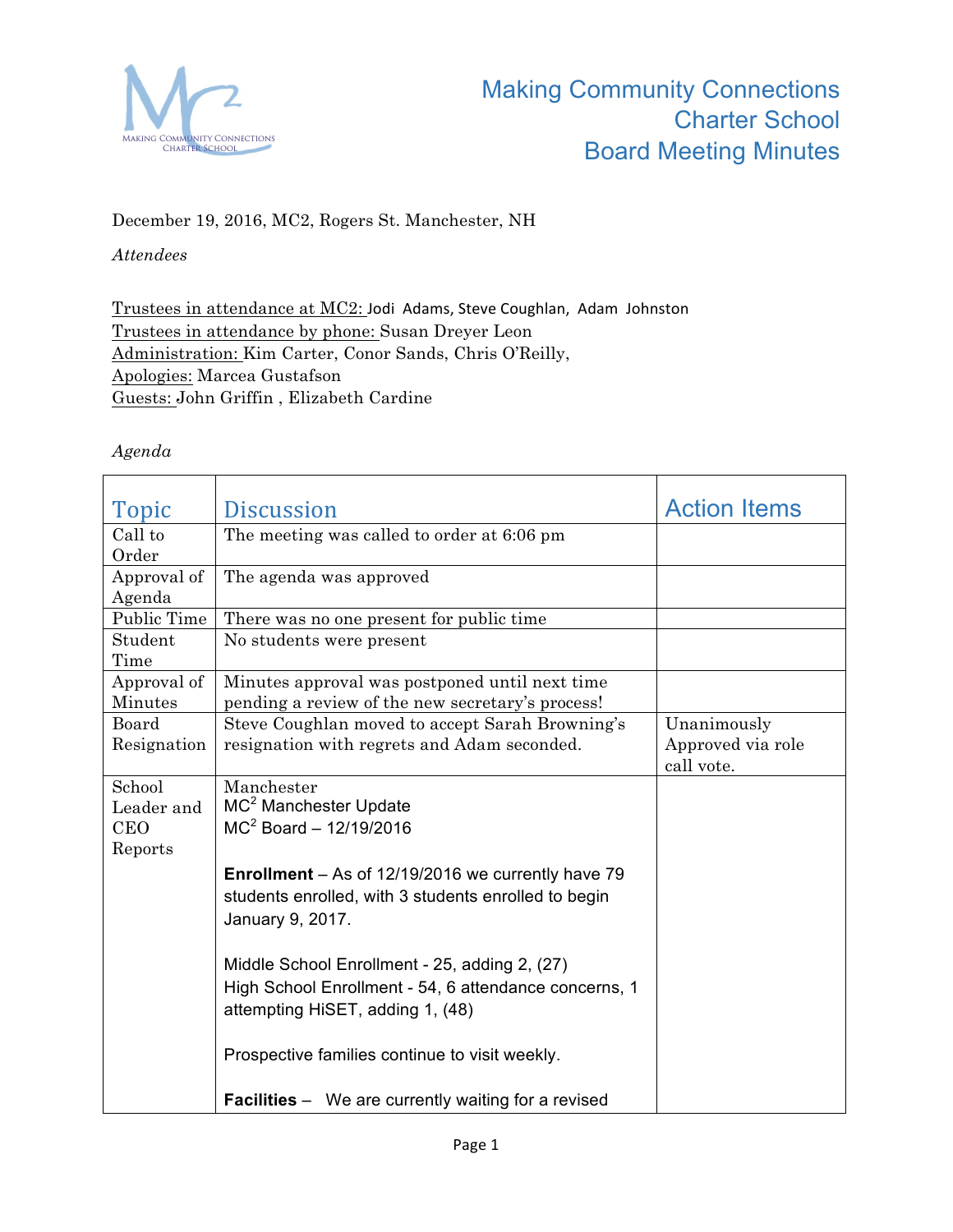

| proposal from the Union Leader. We have another           |  |
|-----------------------------------------------------------|--|
| space to consider at Sundial Place (across from the       |  |
| Eliot; used to be Hesser College.)                        |  |
|                                                           |  |
| <b>Staffing:</b>                                          |  |
| We have hired an administrative assistant,                |  |
| Athena. She will be training for a day in Keene with      |  |
| Sarah. The position is for 35 hours a week.               |  |
|                                                           |  |
| We hired Shannon as a learning assistant. She             |  |
| will be working primarily with our Applications students. |  |
| Some percentage of her hours will be billable.            |  |
|                                                           |  |
| We hired Joni as a special ed coordinator for 20          |  |
| hours a week. Her time is billable.                       |  |
| Gerard Murray, Social Studies teacher, and one            |  |
| of our Applications students will attend Education        |  |
| Reimagined's Pioneer Lab Challenge training in Atlanta    |  |
| in January.                                               |  |
|                                                           |  |
| <b>Student Successes:</b>                                 |  |
| Jahdiel has successfully completed his Gateway            |  |
| from Applications to Creations.                           |  |
|                                                           |  |
| <b>Internships</b>                                        |  |
| With the new staff coming on board, we                    |  |
| anticipate Ben will be able to dedicate the bulk of his   |  |
| time to internship development.                           |  |
|                                                           |  |
| Partnerships:                                             |  |
| St. Anselm College                                        |  |
| University of New Hampshire                               |  |
| <b>Currier Museum of Art</b>                              |  |
| <b>Families in Transition</b>                             |  |
|                                                           |  |
| <b>Fundraising/Grants</b>                                 |  |
| Liberty Mutual has offered to partner with us for their   |  |
| "Quote for Donation" program which gives \$5 to \$10 to   |  |
| the school for every person from our community who        |  |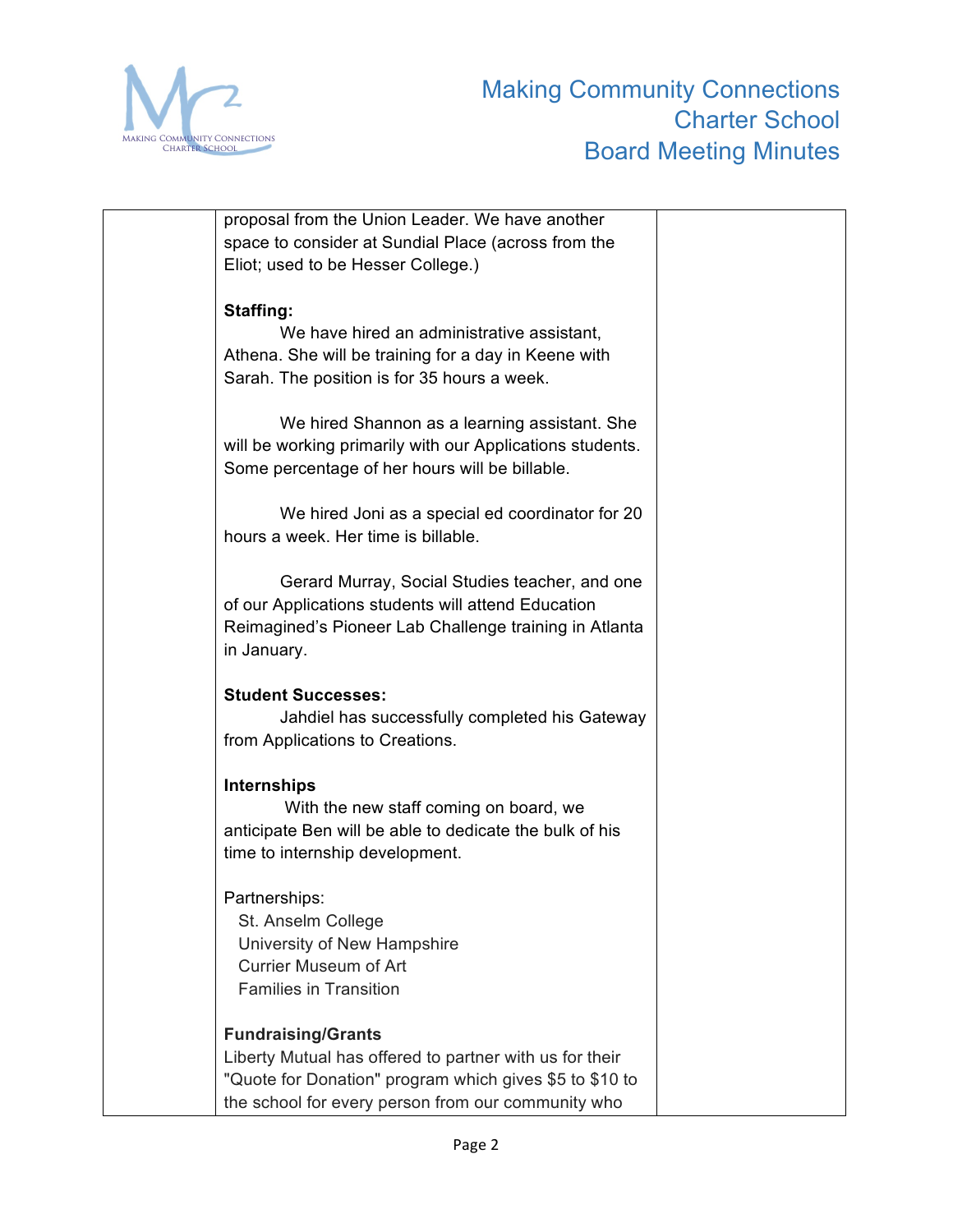

| gets a quote from Liberty Mutual during a particular<br>month. We are also looking at taking advantage of two<br>other programs that they offer which includes being a<br>host site for their annual day of service volunteering<br>and being a recipient for donations on their annual<br>giving day.                                                                                                                                                                                                                          |
|---------------------------------------------------------------------------------------------------------------------------------------------------------------------------------------------------------------------------------------------------------------------------------------------------------------------------------------------------------------------------------------------------------------------------------------------------------------------------------------------------------------------------------|
| Received a donation of \$2,350.00 from Collier's<br>International in memory of Jim.                                                                                                                                                                                                                                                                                                                                                                                                                                             |
| <b>Board Discussion of Manchester Report</b><br>The Board discussed the potential Liberty Mutual<br>fundraising proposal. We agreed to a social media<br>promotion saying, "Get a quote from Liberty Mutual this<br>month and they will make a donation to MC2. We<br>agreed that we did not want to "give out packets" for<br>Liberty Mutual. We agreed that we would get more<br>information and see how we move forward. The<br>information will go to the Development Committee                                             |
| Jodi asked a question about new hires and joining up<br>with Monadnock for training. Conor reported that there<br>was a plan for orientation and Kim is taking a lead on<br>the orientation. Kim reported that the new<br>Administrative Assistant will head over to Keene to<br>Shadow Sarah. And Audrey and Gale will likewise<br>head over to Keene to see how things are running<br>there. We talked about how open the sites were getting<br>together. It had been ever other week, but that's not<br>happening right now. |
| There were no additional questions for Conor.                                                                                                                                                                                                                                                                                                                                                                                                                                                                                   |
| <b>Monadnock Update</b><br>Board Update – Monadnock 12/18/2016                                                                                                                                                                                                                                                                                                                                                                                                                                                                  |
| Students and Families – We had our annual holiday<br>luncheon on November 23rd for students and staff. A<br>new parent group met during the lunch $-16$ in<br>attendance. The objective of the parent group is to get                                                                                                                                                                                                                                                                                                           |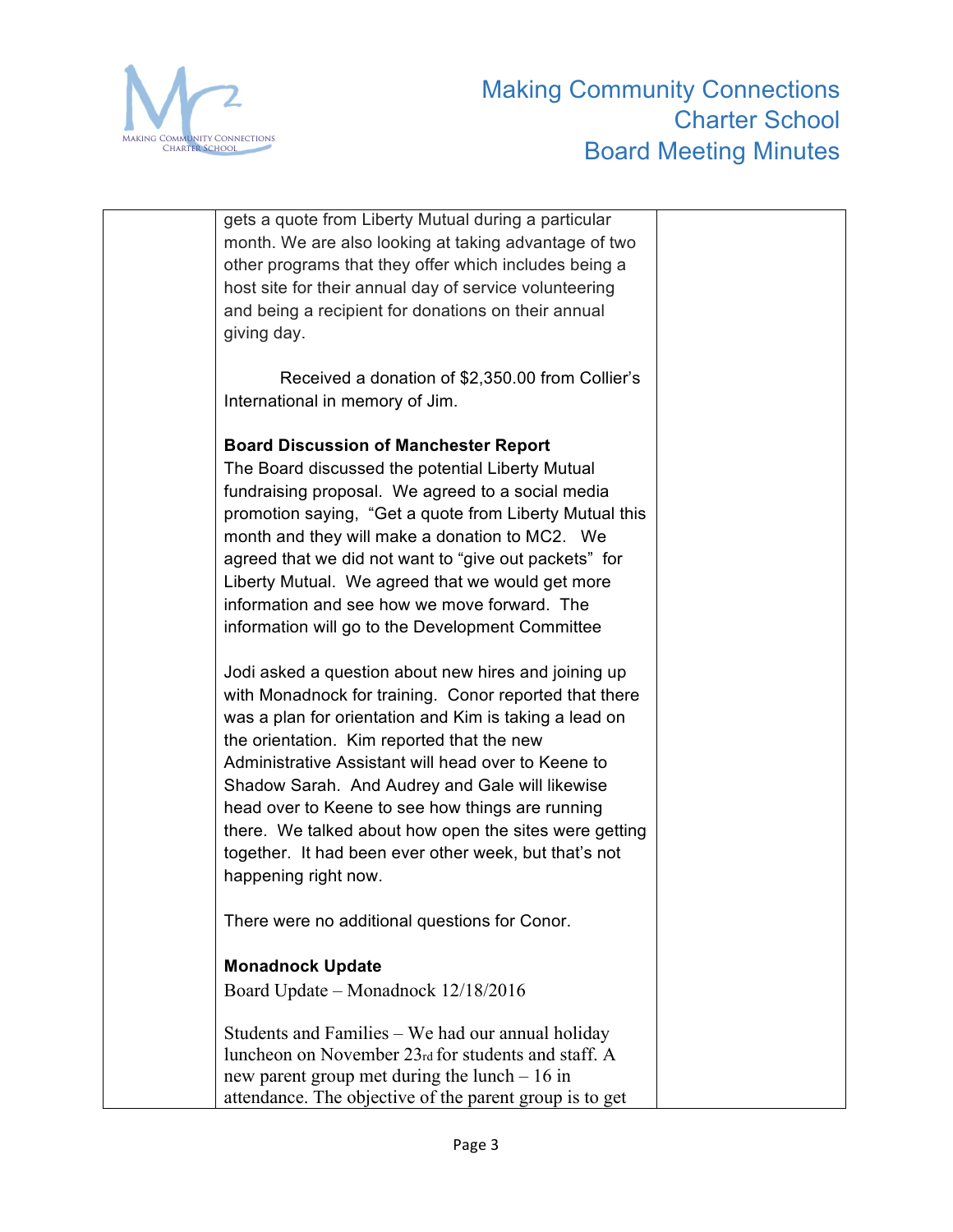

| more parents interested and involved in the school. They<br>will be putting on a staff appreciation luncheon this<br>coming Tuesday (12/20) for all staff.                                                                                                                                                                                         |  |
|----------------------------------------------------------------------------------------------------------------------------------------------------------------------------------------------------------------------------------------------------------------------------------------------------------------------------------------------------|--|
| Chris added that counselors would be at the school this<br>week to help with the current crisis about the student<br>that passed away over the weekend.                                                                                                                                                                                            |  |
| We had a graduation gateway on December 1st and a<br>number of Gateways (5) jut prior to and during<br>DocWeek. We also have 3 more gateways scheduled<br>this week.                                                                                                                                                                               |  |
| Fundraising $-$ We have raised over \$7000.00 over the<br>past month thanks to both the work of the fundraising<br>committee and the Kroka fundraising team.                                                                                                                                                                                       |  |
| Enrollment – We currently have 85 students enrolled.<br>We have 1 student in the process of applying and some<br>inquiries that may eventually lead to applications.<br>Interest is still high for next year's enrollment and Sarah<br>hasbeen giving tours to families of current 8th graders<br>who are looking forward to joining us next year. |  |
| Staff – Our current ELA teacher (Julia Lagace) will be<br>leaving us on December 23rd and we will be welcoming<br>Landis Brown as our new ELA teacher as of<br>01/04/2017. We also added anothr para/tutor to our staff<br>(Lynn Keneipp) to asssit with providing services for<br>students with IEPs.                                             |  |
| Current staffing includes: 1 admin assistant, 4<br>tutors/paras, 4 teachers/advisors, 1 internship<br>coordinator/advisor, 1 school leader, 1 admin assistant,<br>and 1 part time (.25) IT support staff.                                                                                                                                          |  |
| School Spring has helped us to draw in more qualified<br>applicants for teaching and para/tutor positions since<br>we subscribed. We have qualified applicants already<br>interested in filling future positions.                                                                                                                                  |  |
| Special Ed. and Section 504 – We currently have 20                                                                                                                                                                                                                                                                                                 |  |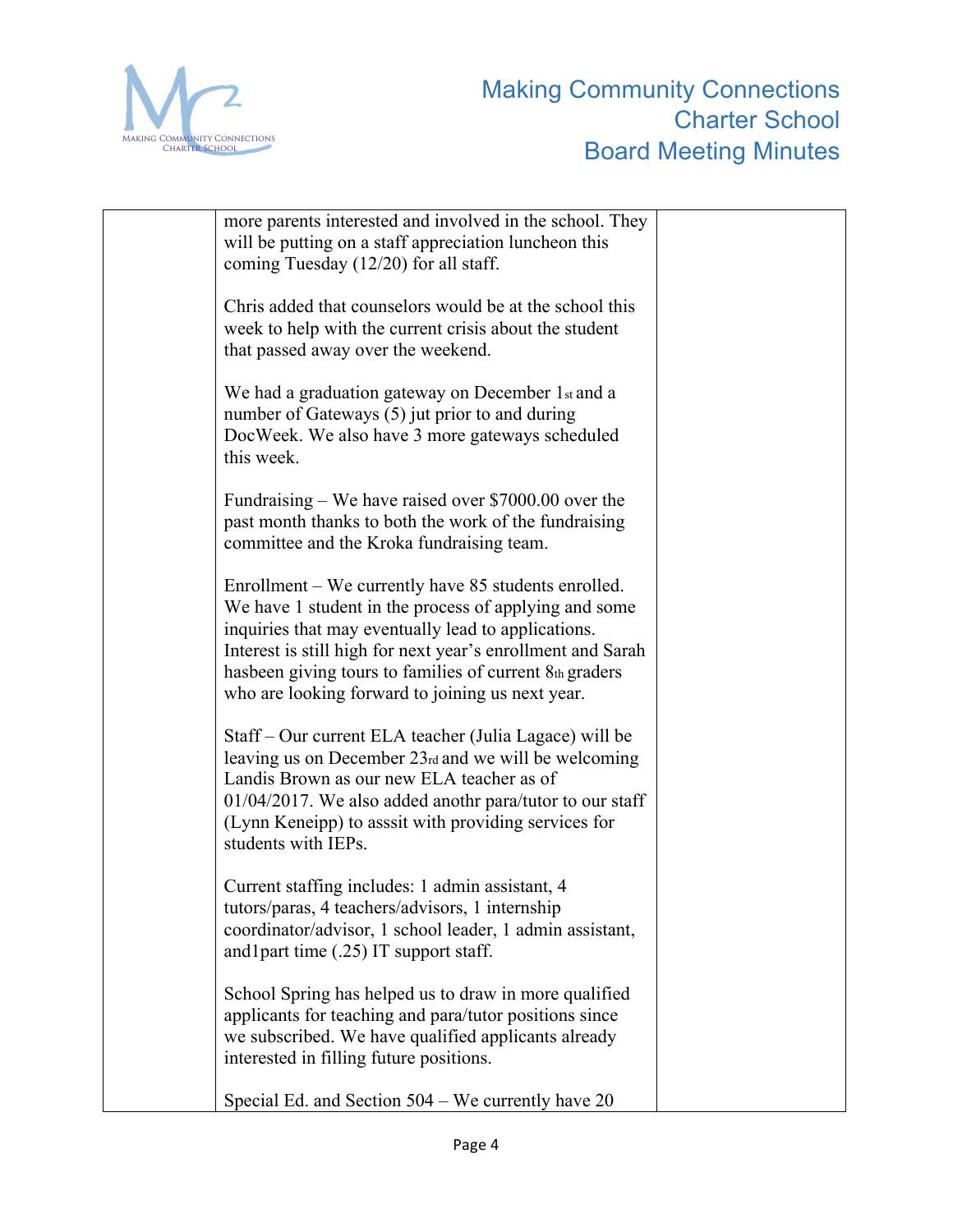

| students with IEPs (22%) The number of students with<br>Section 504 Plans remains at 13%.                                                                                                                                                                                                                                                                                                                                                                                                                                                                                                                                                                                    |  |
|------------------------------------------------------------------------------------------------------------------------------------------------------------------------------------------------------------------------------------------------------------------------------------------------------------------------------------------------------------------------------------------------------------------------------------------------------------------------------------------------------------------------------------------------------------------------------------------------------------------------------------------------------------------------------|--|
| Committees – Fundraising and Site Council committees<br>met on Wednesday 12/7 at 5:30 and 6:00 pm<br>respectively. A new wellness committee is forming and<br>(as mentioned above) a new parent group has formed<br>and has been meeting weekly.                                                                                                                                                                                                                                                                                                                                                                                                                             |  |
| Green Mtn. College news about admissions - One of our<br>students had applied to Green Mtn. College, and in<br>our recommendation we mentioned that the student<br>practiced the 17 habits at the level of exemplary or<br>above. This counselor took it upon himself to translate<br>this into the student being a high-achiever and<br>considered her to be on par with a student who is<br>reported to have a 3.5 to 4.0 GPA, so the student will be<br>offered the full amount available for a merit scholarship<br>if she should choose to go to Green Mtn. Similar<br>conversations have been had with admissions counselors<br>at Clark University and Unity College. |  |
| Maker Space – We are currently receiving our tools an<br>equipment to set up our Maker space and hope to have<br>it all in so that we can begin setting it up over the<br>holiday break.                                                                                                                                                                                                                                                                                                                                                                                                                                                                                     |  |
| Questions: Jodi reported that she set up a facebook<br>group of the Monadnock Parents Group and would like<br>to do the same for Manchester, but needs a parent link.<br>They did pass out an email flier. Kim points out that<br>this is something that can go on the registrations form,<br>but we still don't have that back from a lot students.<br>Kim asked for language to post.                                                                                                                                                                                                                                                                                      |  |
| Kim voiced support praise for Chris's steady leadership<br>during the current crisis of having a student who passed<br>away on Saturday. Chris has moved quickly to have<br>counselors and students come into the school this week.<br>Elizabeth said that Chris did a great job of supporting                                                                                                                                                                                                                                                                                                                                                                               |  |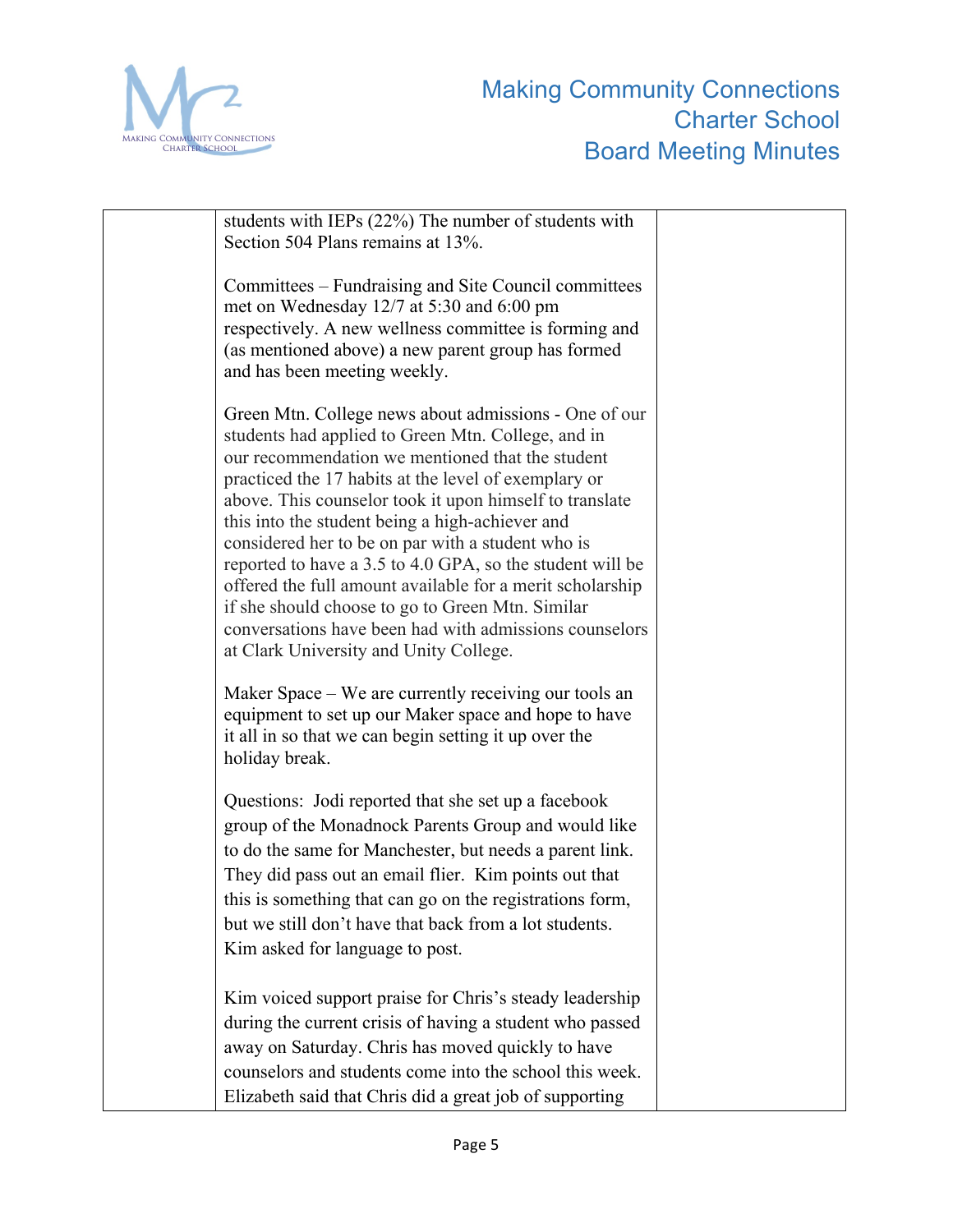

| staff in getting the space and help they need to help heal.                                                                                                                                                                                                                                                                                                                                                                                                             |  |
|-------------------------------------------------------------------------------------------------------------------------------------------------------------------------------------------------------------------------------------------------------------------------------------------------------------------------------------------------------------------------------------------------------------------------------------------------------------------------|--|
| <b>CEO</b> Report                                                                                                                                                                                                                                                                                                                                                                                                                                                       |  |
| December 19, 2016                                                                                                                                                                                                                                                                                                                                                                                                                                                       |  |
| National Collaborative for Digital Equity - partnering<br>with Dr. Robert McLaughlin of New England College on<br>NCDE. While there are several components to NCDE<br>the relevant aspects for MC 2 are:<br>* Access to connectivity and hardware for low income<br>families<br>* GenYes chapters: establishing GenYes chapters at<br>each MC2 campus.                                                                                                                  |  |
| These chapters will provide leadership for their<br>respective regions (Keene/Monadnock and Greater<br>Manchester), train in technical support, and provide<br>community based technical support for the NCDE<br>initiative.                                                                                                                                                                                                                                            |  |
| GenYes is a 2-decades old program, with substantive<br>documentation of benefits for students and school<br>communities. As part of the NCDE initiative, we<br>envision expanding the charge of our GenYes chapters<br>to serve as "digital ambassadors" for community groups<br>and members.                                                                                                                                                                           |  |
| · Literacy programming, resources, and support                                                                                                                                                                                                                                                                                                                                                                                                                          |  |
| The first meeting of the GenYes program will be<br>February 2, 2017, before the February 3 NH Summit on<br>Digital Equity. (See attached invitation.) We have<br>preliminary word that Comcast will provide a \$10,000<br>grant to support the launch of the MC 2 GenYes<br>chapters. Board members are welcome to attend!<br>We're very excited that MC2 Monadnock and<br>Manchester students will help lead this work as digital<br>ambassadors to their communities. |  |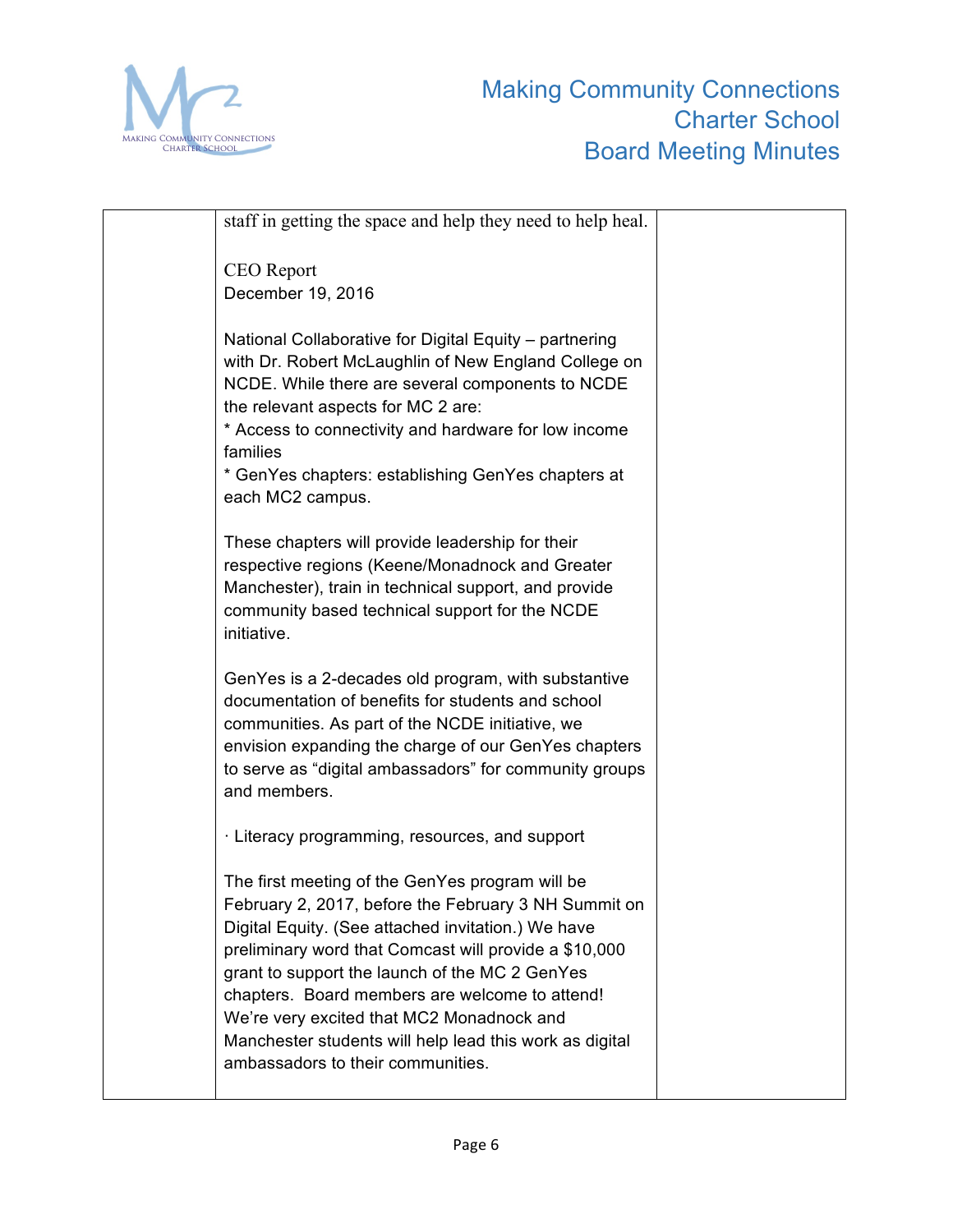

| Education Reimagined – We are excited to announce       |  |
|---------------------------------------------------------|--|
| the expansion of our Education Reimagined team.         |  |
| Chris O'Reilly (MC 2 Monadnock) and Gerard Murray       |  |
| (MC2 Manchester) will be attending the Pioneer Lab      |  |
| Challenge (training) in Atlanta, Georgia in early       |  |
| January. Three students (2 from Monadnock and 1 from    |  |
| Manchester) will accompany them. Jodi is tentatively    |  |
| slated to attend Pioneer Lab Challenge in June. A third |  |
| Pioneer Lab Challenge will be offered in the fall in    |  |
| Boston. The original MC 2 team (Kim, Conor, Elizabeth,  |  |
| and an MC2 Manchester student) will participate in the  |  |
| March Pioneer Lab meeting, reporting on the progress    |  |
| of their team inquiry.                                  |  |
|                                                         |  |
| Kim had been appointed by the Governor to serve as      |  |
| the charter school representative to the State Advisory |  |
| Committee on the Education of Children/Students with    |  |
| Disabilities (SAC). This is a three-year appointment,   |  |
| entailing monthly 2.5 hour meetings and one annual full |  |
| day retreat.                                            |  |
| MC 2 Monadnock Graduation: Sarah Foucher's              |  |
| Graduation Gateway was exceptional. Outside             |  |
| panelists included two long-time supporters: John       |  |
| Hoffman, a founding MC 2 donor in 2002, and Susan       |  |
| Newcomer, retired President of the Greater Keene        |  |
| Chamber of Commerce. Kim added how great it was to      |  |
| have them join us and the support they have for the     |  |
| school going forward! Kim also spoke of how happy the   |  |
| parents and student were with their time at MC2.        |  |
|                                                         |  |
| Kim also reported on the meeting with the Free and      |  |
| Reduce School Lunch program view (an every 3 years      |  |
| event). The bottom line is that the Bureau of Nutrition |  |
| has asked MC2 to stay with the program and help         |  |
| others Charter Schools stay in the Program.             |  |
| Questions: Steve asked about whether there were         |  |
| corrective actions. Once we get the report, we have 30  |  |
| days to come into compliance. Kim will provide a        |  |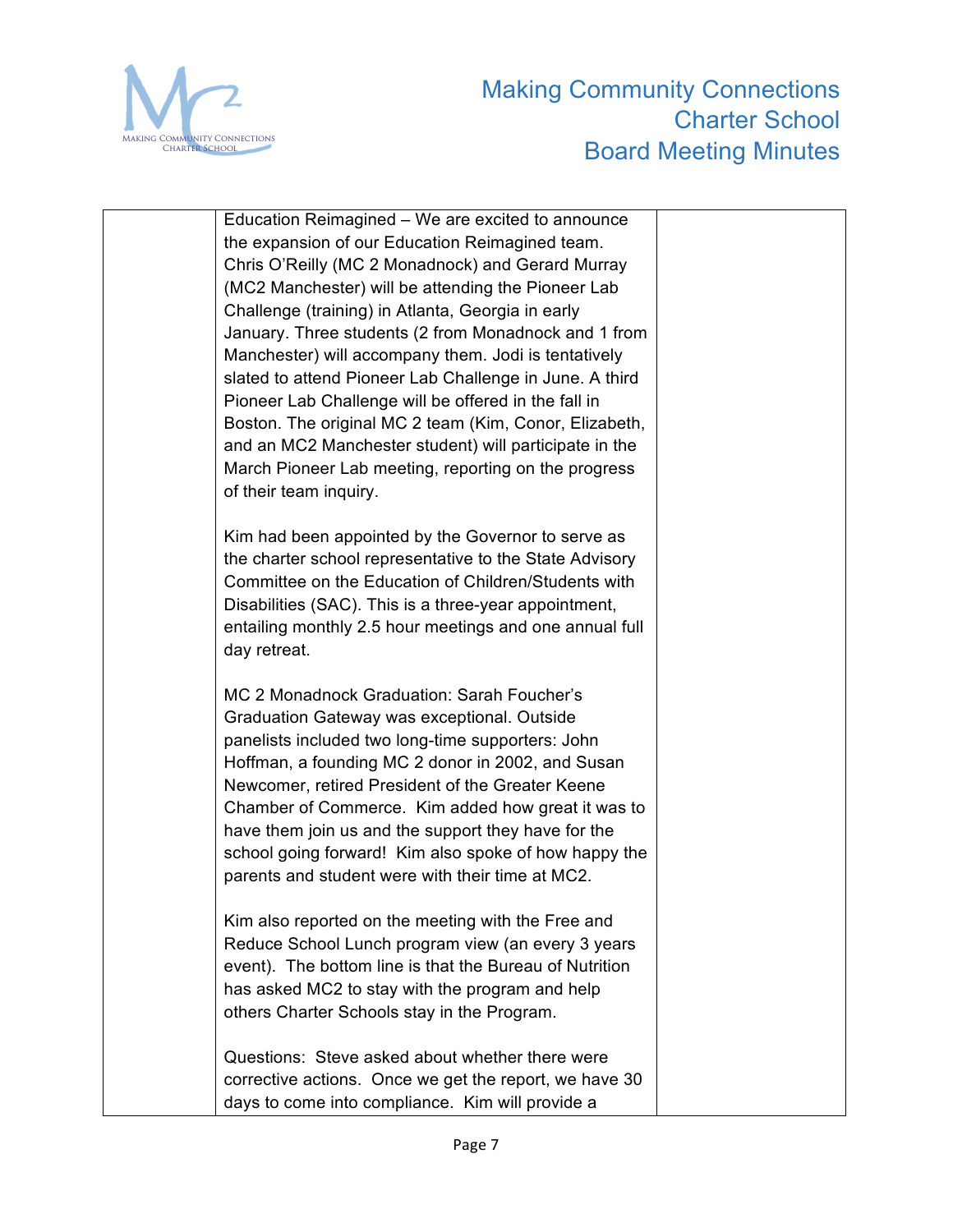

|           | summary of this work at the next meeting.                                                                                                                                                                                                                                                                                                                                                                                                                                                                                                                |  |
|-----------|----------------------------------------------------------------------------------------------------------------------------------------------------------------------------------------------------------------------------------------------------------------------------------------------------------------------------------------------------------------------------------------------------------------------------------------------------------------------------------------------------------------------------------------------------------|--|
|           | Finally, Kim reported on Title I funding where we rolled<br>over \$45,000 from Manchester. Kim is very excited<br>about the literacy specialist and the math specialist's<br>increased hours and a parent liason position that we<br>haven't yet filled.                                                                                                                                                                                                                                                                                                 |  |
| Financial | The Board Reviewed the Financial Report                                                                                                                                                                                                                                                                                                                                                                                                                                                                                                                  |  |
| Report    | Kim prefaced the report by telling us that our audit<br>is still in process but we do have the Letter of<br>Engagement but there some additional questions<br>that need to be responded to by the finance<br>committee and also signed by Jody.                                                                                                                                                                                                                                                                                                          |  |
|           | We must establish our join loss management<br>committees at each school.                                                                                                                                                                                                                                                                                                                                                                                                                                                                                 |  |
|           | The Board reviewed the November 30 <sup>th</sup> financial<br>report.                                                                                                                                                                                                                                                                                                                                                                                                                                                                                    |  |
|           | Steve reported on the Finance Committee. Dawna<br>reports that we may need to access our line of credit<br>for the period of early March to cover a few week gap<br>between when our payments are due and when we<br>will receive our check from the state.                                                                                                                                                                                                                                                                                              |  |
|           | We would like to hire Kim as a temporary principal<br>in Manchester in January to coordinate staff training<br>and keep her as a part time principal just for the<br>quarter to support Conor during this period of<br>growth for Manchester. The projected pay rate<br>would for the 14 weeks would be \$16,500. The<br>finance committee recommends this plan as<br>affordable and recommended as a fixed and<br>contained cost and to get us through this transition<br>time. The next finance committee meeting with be<br>January 5 <sup>th</sup> . |  |
|           | The board discussed the proposal and clarified that<br>this was a critical juncture for bringing new staff on<br>board at Manchester and making sure that the site                                                                                                                                                                                                                                                                                                                                                                                       |  |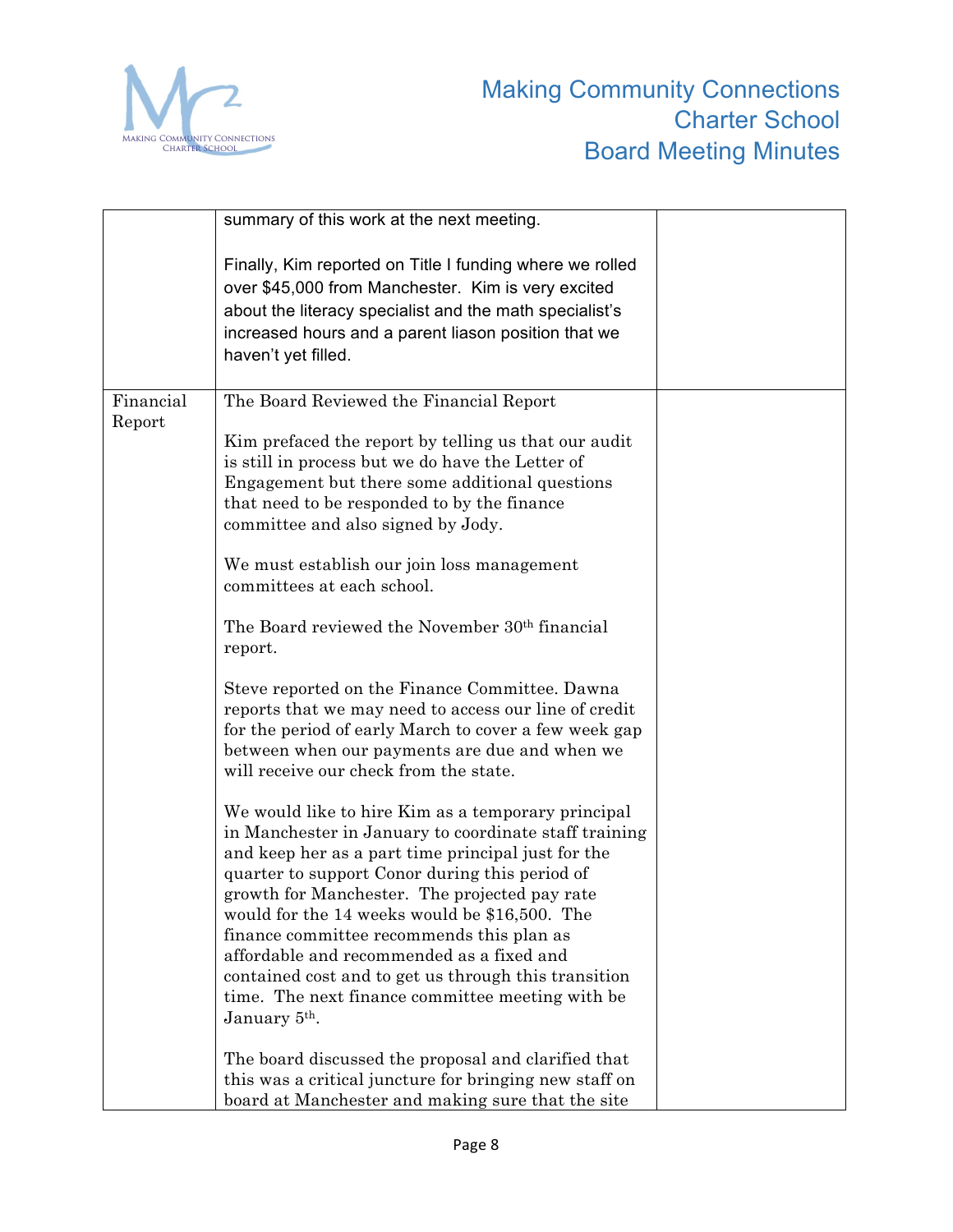

|                               | becomes sustainable.                                                                                                                                                                                                                                                                                                                                                                                                                                                  |                                                 |
|-------------------------------|-----------------------------------------------------------------------------------------------------------------------------------------------------------------------------------------------------------------------------------------------------------------------------------------------------------------------------------------------------------------------------------------------------------------------------------------------------------------------|-------------------------------------------------|
| Old<br><b>Business</b>        | No old Business                                                                                                                                                                                                                                                                                                                                                                                                                                                       |                                                 |
| <b>New</b><br><b>Business</b> | Jodi made motion to make Kim as part time<br>principal at Manchester for 14 weeks starting<br>January 2, 201t for a total of \$16,752.00 for the<br>period. Seconded by Adam<br>Discussion: clarification that Kim will continue to be<br>part time CEO for a total of full time work for the<br>quarter.<br>Kim reminded us that we need to check in on our<br>conflict of interest policy and that new board<br>members need to attend to their criminal background | Unanimously<br>approved by a roll<br>call vote. |
|                               | checks.<br>The board needs to review its process for bringing<br>new board members on. In the past we have asked<br>prospective members to attend 3 board meetings and<br>at the 3 <sup>rd</sup> board meeting they be voted on. Kim<br>recommends that we need to review our process and<br>decide what it's going to be. We agreed that we<br>would revisit this at the next meeting.<br>There was no other new business                                            |                                                 |
| Policies<br>Committees        | No policies to be discussed at this time.<br>Academic excellence<br>Kim, Marcea and Jodi met and discussed multiple<br>pathways for students and there was agreement that<br>they were sufficient to demonstrate mastery and<br>insure students with a variety of learning needs to be<br>successful. The committee was interested in<br>determining a process to engage more stakeholders<br>in the process by which multiple pathways were<br>developed.            |                                                 |
|                               | Development<br>Working with the student volunteer on the Salesforce<br>database. It's been populated with donors from Jim's<br>memorial fund and we are still look for more data to<br>be uploaded into the database from Monadnock.                                                                                                                                                                                                                                  |                                                 |